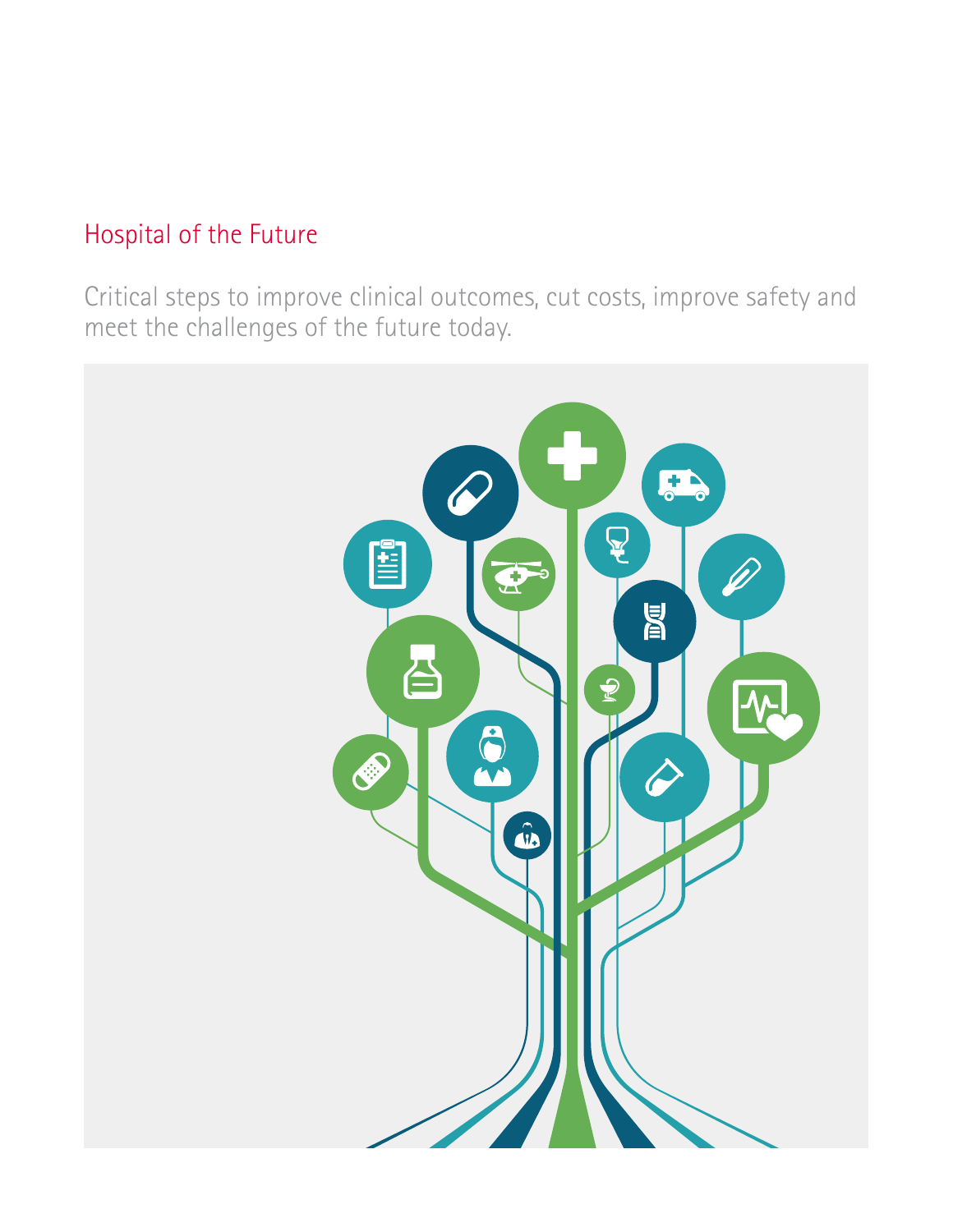# Table of Contents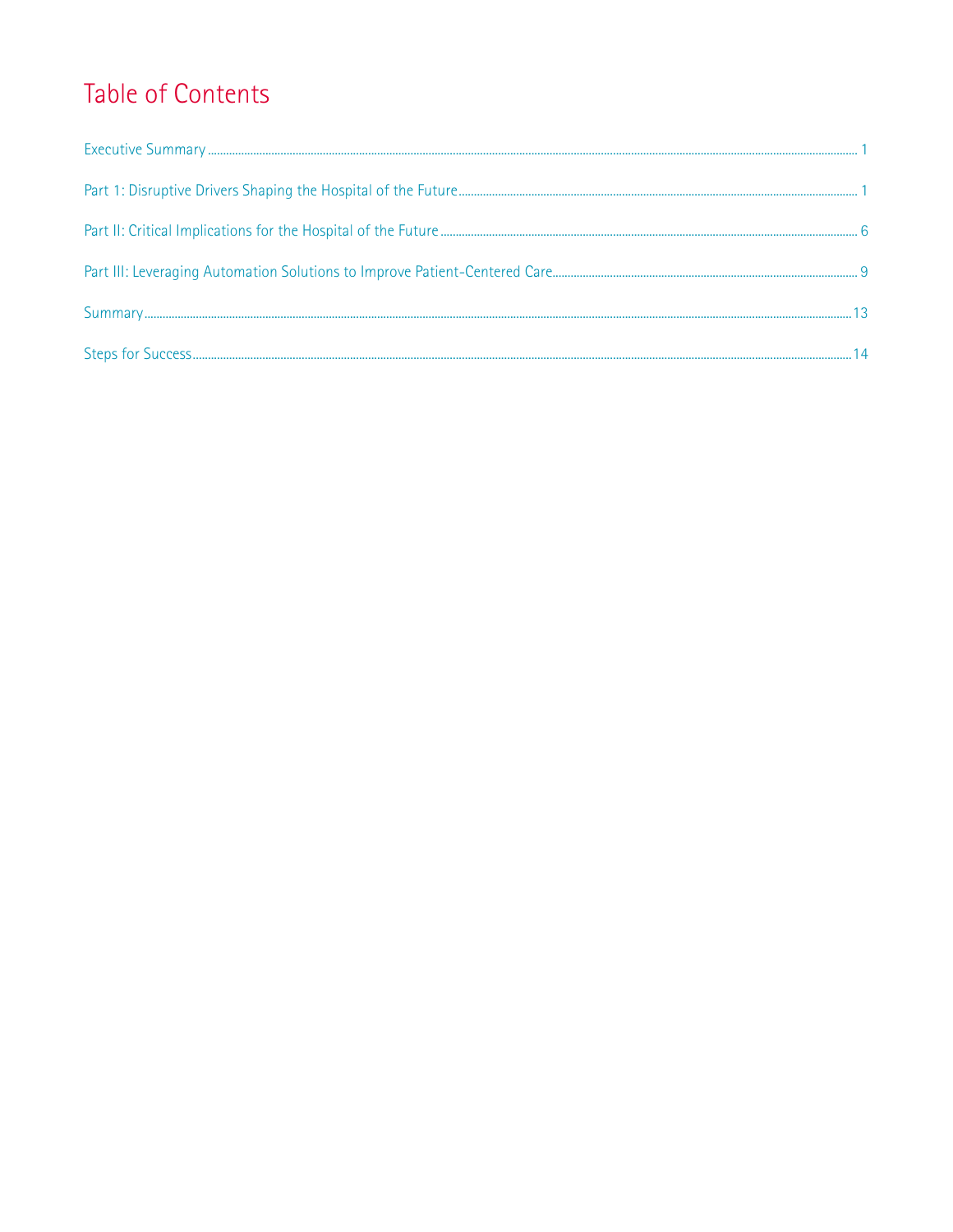### <span id="page-2-0"></span>Executive Summary

This paper explores two main questions on the minds of hospital executives today. What will the hospital of the future look like? And, how must my hospital adapt in order to not just survive, but to thrive? You're no stranger to the trends that are disrupting the healthcare industry. While change has always been a given in healthcare, the number and ferocity of disruptive drivers today aren't just evolving health care, they are revolutionizing it.

Among these is the emergence of the patient-centered care paradigm. This shift is aggressively reshaping the manner in which care is delivered. Its precepts are driving how hospitals are paid/reimbursed. Other powerful drivers include an aging population and a higher acuity patient population. At the operational level, executives are grappling with challenges related to labor shortages, the pressing need to contain costs and find ways to leverage "big data" to improve care delivery.

We believe that the successful hospital of the future is one that efficiently delivers quality care and consistently improves clinical outcomes. And it will do this while providing a positive patient experience. Moreover, the model hospital of the future will adopt workflows, policies,

systems and solutions that optimize operational efficiencies. Integrating these disparate systems, it will leverage software applications to enable the collection, management and analysis of patient and operational data. Armed with such actionable intelligence, administrators and caregivers will be able to incrementally improve their performance.

In so doing, the hospital of the future will be able to deliver care faster, safeguard patient safety, empower more human resources to be applied at the point of care and reliably count on a steady reimbursement revenue stream. While laudable goals, their application will be limited if the approach and means to achieving them are too costly. Fortunately, the deployment of cost-effective automation solutions can deliver significant increases in productivity and safety while improving clinical outcomes.

Part I of this paper details the drivers that are transforming hospital environments. Part II discusses the ramifications of these drivers along with viable strategies to overcome them. In Part III, we discuss how automated material handling solutions can cost-effectively bring these strategies to fruition to transform your 21st century hospital into the patient-centric hospital of the future.

## Part I: Disruptive Drivers Shaping the Hospital of the Future

While many drivers inform the healthcare landscape, we believe four of them present the greatest impact. These are:

- 1. Care-delivery paradigm shift towards patient-centered care
- 2. Dramatic demographic changes
- 3. Unsustainable increases in care delivery costs
- 4. Projected healthcare labor shortages

The following discussion details each trend in turn.

### *The paradigm shift towards patient-centered care*

A profound swing has occurred in patients' expectations of their caregivers, due in part to the quantitative increase in the number of provider facilities and networks available to them. Today, patients can choose among hospitals and clinics (in the United States and abroad,) for in-patient and out-patient procedures, as well as homeopathic and other alternative care providers. This trend has promoted the

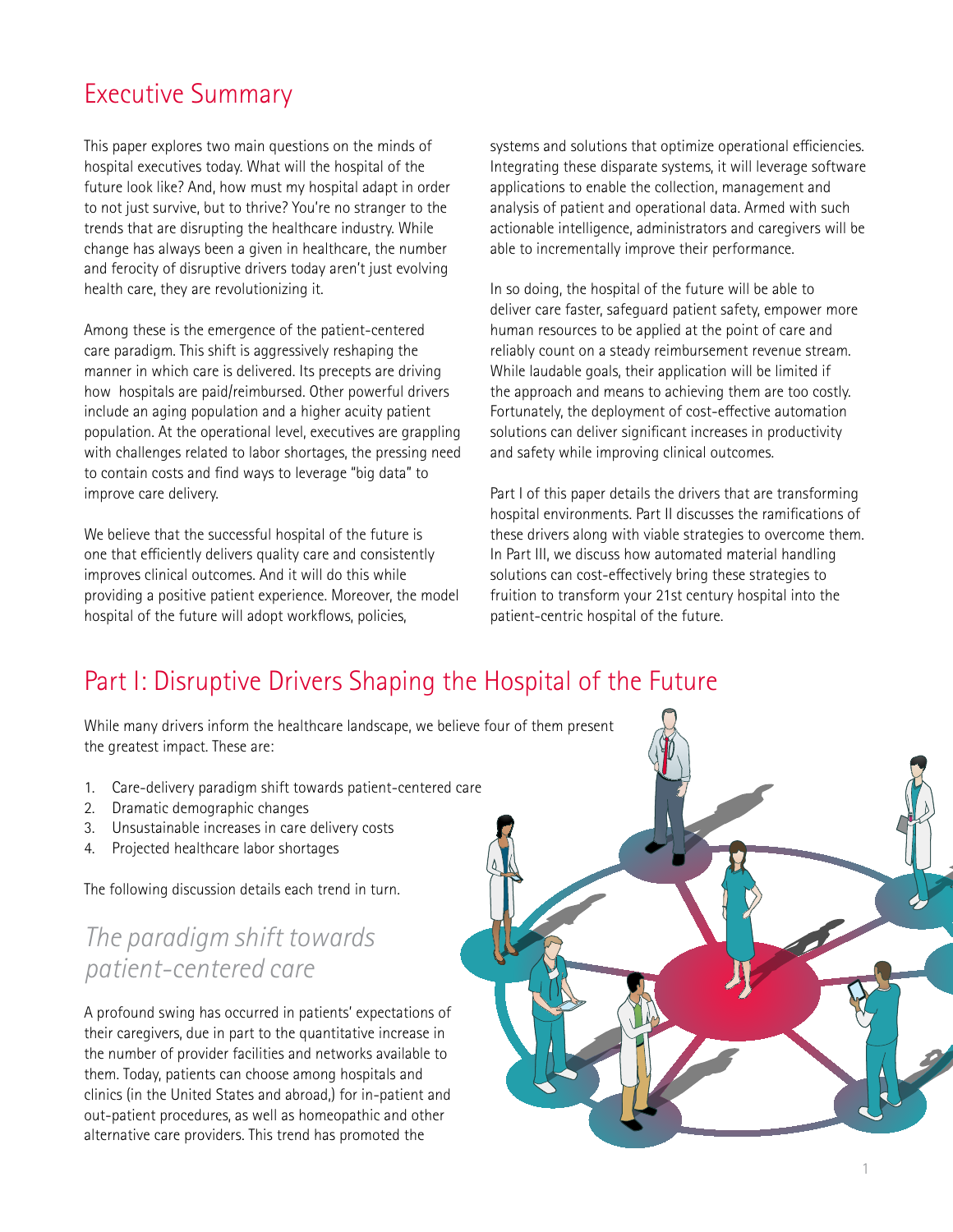commoditization of care, driving providers to differentiate themselves not just on price, but on treatment outcomes as well.

A more powerful development, however, is the proliferation of healthcare information along with the technologies and tools that make it easy to consume it. In a forwardlooking treatise on the state of healthcare in 2020, Bain and Company concluded that, "Search engines have produced a vast engaged patient population we could not have

imagined even 10 years ago…"1 A Pew Research poll was more specific, finding that:

- "80% of Internet users search for health information online."2
- "44% of internet users look online for information about doctors or other health professionals."3
- "36% of internet users look online for information about hospitals or other medical facilities."4

Consumer demand for comparative, outcome-based statistics has been met with an explosion of quantitative websites, as illustrated in Table 1. To find *qualitative* data, consumers need go no further than online forums and mainstream social media outlets.

Informed consumers naturally gravitate towards providers who deliver the best care that they can afford.

| <b>WEBSITE</b>                                                                        | <b>AVAILABLE METRICS</b>                                                                                                                                                                         |
|---------------------------------------------------------------------------------------|--------------------------------------------------------------------------------------------------------------------------------------------------------------------------------------------------|
| <b>Consumer Reports</b><br>Hospital ratings by US state.                              | - Safety score<br>- Bloodstream infections<br>- Avoiding readmissions<br>- Drug information<br>- Surgery adverse events                                                                          |
| <b>Medicare</b>                                                                       | - Timely and effective care<br>Readmissions, complications and<br>deaths<br>- Use of medical imaging<br>- Survey of patients' experiences<br>- Number of Medicare patients<br>- Medicare payment |
| <b>UCompare Healthcare</b>                                                            | - Facility information<br>- Patient satisfaction<br>- Payment<br>- Readmission rate<br>- Mortality rate<br>- Quality measures                                                                    |
| <b>Healthcare Reviews</b><br>Hospital, clinic and nursing home<br>reviews by patients | - Overall rating<br>- Knowledgeable<br>Wait times<br>$\overline{\phantom{0}}$<br>- Cost<br>- Approachable                                                                                        |

**Table 1: Representative sample of consumer-centric information about hospital performance.** 

<sup>&</sup>lt;sup>1</sup> Eliades, George, et al, "[Healthcare 2020,](http://www.bain.com/Images/BAIN_BRIEF_Healthcare_2020.pdf)" Bain and Company, June 15, 2012, p. 5.

<sup>2</sup> Fox, Susanna, "[Health Topics: 80% of internet users look for health information online,](http://pewinternet.org/Reports/2011/HealthTopics.aspx)" Pew Research Center. February 1, 2011, p. 5.

<sup>3</sup> Fox, Susanna, ["Health Topics: 80% of internet users look for health information online](http://pewinternet.org/Reports/2011/HealthTopics.aspx)," Pew Research Center. February 1, 2011, p. 18.

<sup>4</sup> Fox, Susanna, "[Health Topics: 80% of internet users look for health information online,](http://pewinternet.org/Reports/2011/HealthTopics.aspx)" Pew Research Center. February 1, 2011, p. 18.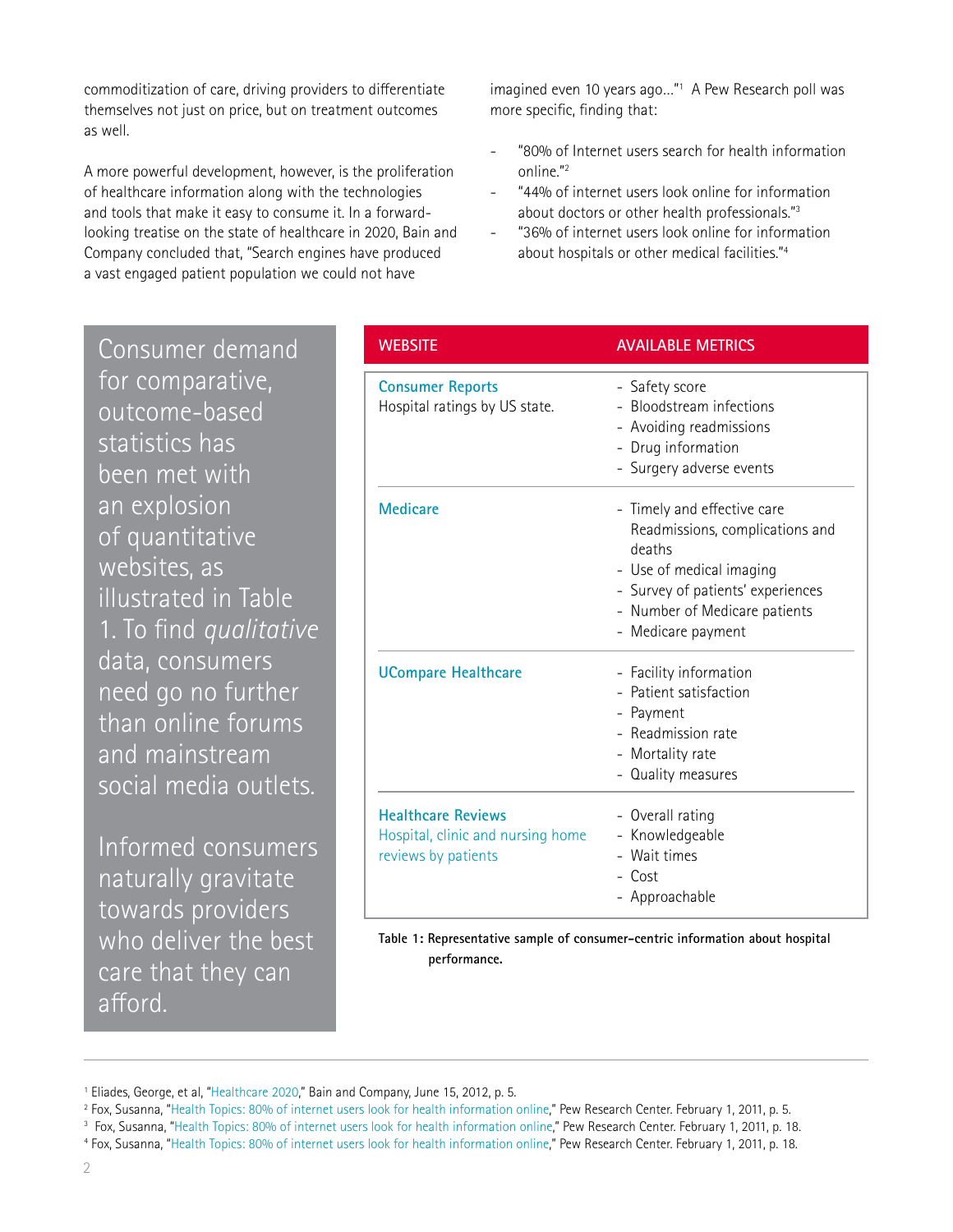#### **Patient-Centered Care Defined**

At its core, patient-centered care focuses on achieving the best clinical outcomes. Conceptually, this is consistent with hospitals' missions and their staffs' desires. However, traditional metrics by which success was measured, and reimbursements made, were not. Consequently, new metrics have been introduced to define success.

In a nutshell, governments, insurance companies and providers are moving:

*…away* from reimbursements for "**inputs**":

- # of procedures
- $#$  of tests
- $#$  of physician visits

…and *towards* reimbursements for "**outputs**" 5 :

- Clinical outcomes
- Patient satisfaction
- Overall cost savings

The hospital economic "inputs" model is "driven by the volume of services provided and a fee-for-service reimbursement [schedule]," while the "outputs' model is "concerned with value: the cost and quantity of care necessary to produce desired health outcomes…"6 Figure 1 below compares the two approaches as applied to an example of joint replacement surgery.<sup>7</sup>

| JOINT REPLACEMENT SURGERY REIMBURSEMENTS                                                                                      |                                                                                                                      |  |  |
|-------------------------------------------------------------------------------------------------------------------------------|----------------------------------------------------------------------------------------------------------------------|--|--|
| "Input-Centric" Model Rewards:                                                                                                | "Output-Patient-Centric" Model Rewards:                                                                              |  |  |
| # Of coding of surgeries<br># Of office visits<br># Of implants<br>Avoidable readmissions and<br>complications $=$ more input | Positive clinical outcome<br>✓<br>Care delivering savings<br>v<br>Quality improvements<br>Use of best practices<br>✓ |  |  |
|                                                                                                                               | Penalized for:<br>Avoidable readmissions and complications<br>$\checkmark$                                           |  |  |

**Figure 1: Defining payer reimbursements according to an input or output economic model.**

Note that the output-patient-centric economic model includes items that both patients and payers favor. These stakeholders alone account for a large share of the momentum driving patient-centric care. A more powerful force however, is the American federal government, along with the respective state agencies. To these entities, patients aren't stakeholders, but rather constituents to whom they are accountable at the ballot box. This has prompted governmental agencies to take meaningful action.

#### **Government policies have institutionalized patientcentric care**

In 2006, President George W. Bush issued Executive Order 13410 with the objective of "Promoting quality and efficient health care…"8/9 Of interest here is Directive "(d) Promoting Quality and Efficiency of Care." It specifies the adoption of ways to promote "high-quality and efficient healthcare," including "pay-for-performance models of reimbursement."

<sup>&</sup>lt;sup>5</sup> Eliades, George, et al, "[Healthcare 2020](http://www.bain.com/Images/BAIN_BRIEF_Healthcare_2020.pdf)," Bain and Company, June 15, 2012, p. 1.

<sup>6</sup> "[Hospitals and Care Systems of the Future](http://www.aha.org/content/11/hospitals-care-systems-of-future.pdf),"American Hospital Association, September, 2011, p. 8.

<sup>7</sup> "[Hospitals and Care Systems of the Future](http://www.aha.org/content/11/hospitals-care-systems-of-future.pdf),"American Hospital Association, September, 2011, p. 8.

 $^{\rm 8}$  Bush, George W., President of the United States, "Executive Order 13410: Promoting Quality and Efficient Health Care in Federal Government  [Administered or Sponsored Health Care Programs](http://en.wikisource.org/wiki/Executive_Order_13410)," August 22, 2006.

<sup>&</sup>lt;sup>9</sup> Section 3 of the Order details four directives which have become known as the "Four Cornerstones" of value-driven healthcare. See for example, [http://www.washingtonmonthly.com/ten-miles-square/2012/02/the\\_four\\_cornerstones\\_of\\_value035602.php](http://www.washingtonmonthly.com/ten-miles-square/2012/02/the_four_cornerstones_of_value035602.php), and [http://theincidentaleconomist.](http://theincidentaleconomist.com/wordpress/the-four-cornerstones-of-value-driven-health-care/)  [com/wordpress/the-four-cornerstones-of-value-driven-health-care/.](http://theincidentaleconomist.com/wordpress/the-four-cornerstones-of-value-driven-health-care/)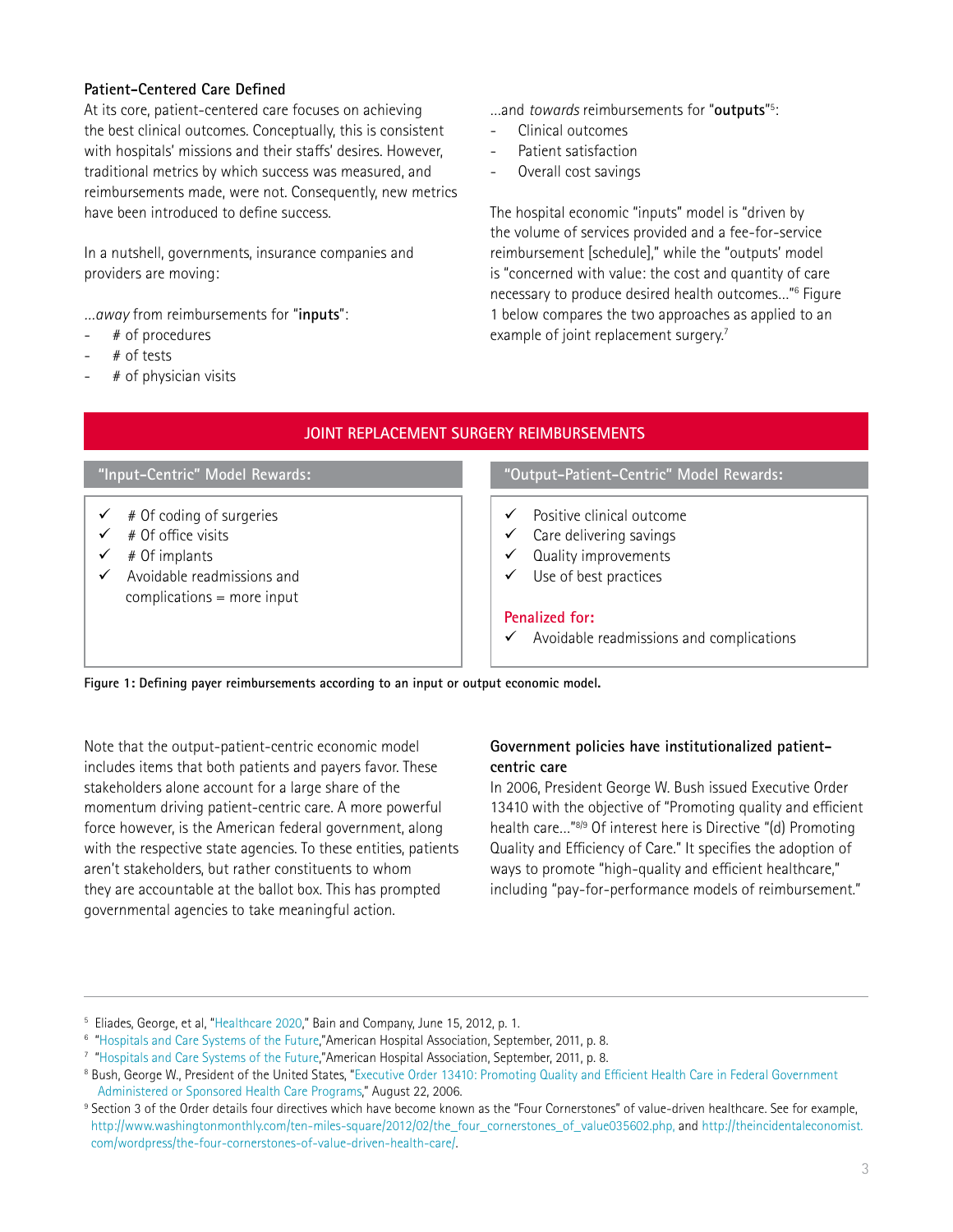By 2008 the US federal Medicare program embraced this approach by ending reimbursements to hospitals for hospital-acquired conditions, colloquially referred to as "no pay for preventable events."10 The passage of the Affordable Care Act (ACA) in 2010 sought to build upon this foundation, with a major goal of improving the quality of healthcare in the United States.<sup>11</sup>

It is clear that the federal government, regardless of which party holds the majority, has demonstrated bipartisan support for, and institutionalized its commitment to, patient-centered care. This guiding philosophy has permeated government healthcare provider reimbursement models and established itself within the private-sector as well.

### Demographics

The dual trends of increased longevity and lower birthrates are increasing the average age of global populations. Demographic studies bear this out, predicting that by 2030, the number of elderly in the United States will rise by 40 percent while the number of people over the age of 80 will increase by more than 100 percent worldwide.<sup>12</sup> This means demand for hospital-provided healthcare will significantly increase over the coming decades.

That "quantitative" challenge (number of patients) is compounded by a foreseeable "qualitative" challenge (type and severity of ailments) as well. Not only will older patient populations be larger, they will also experience an "increased prevalence of injuries, disorders and diseases" along with "increases in life-long conditions including diabetes, autism, obesity and cancer…"13

Thus the number of patients consuming healthcare resources will increase at the same time that the number and severity of their illnesses rise. This has profound implications for existing treatment models. Specifically, hospitals won't be able to economically scale to address future population needs without undergoing profound increases in productivity and efficacy.

## Escalating costs

The sum total of National Health Expenditures in the United States, while slowing in recent years, remains on an unsustainable trajectory as Table 2 below illustrates.

| Year:                        | 1990 | 2000  | -2010 |
|------------------------------|------|-------|-------|
| Spending in US\$ (billions): | 724  | 1.377 | 2,600 |
| % increase since 1990:       |      | 90%   | 259%  |

**Table 2: US National Health Expenditures.**<sup>14</sup>

Healthcare costs alone rose by 259 percent. Add to that price increases for necessities (food, energy, housing) and "upward mobility" (education, consumables etc.) Now compare that to worker wages, which rose by only 101 percent during the same period.<sup>15</sup> This is happening at the same time that private-sector employers and federal, state and local municipalities are being pressured to rein in healthcare cost obligations or risk breaking the promises made to employees and constituents.

The inevitable conclusion is that the ability of hospital patients to pay for care is being outpaced by increases in the costs of that care.

This leaves hospitals in a losing strategy of chasing those fewer patients who can pay. We believe the long-term interests of hospitals and patients alike are better served by finding ways to bend the care-delivery cost curve downward.

<sup>10</sup> [HEALTH CARE AT THE CROSSROADS: Guiding Principles for the Development of the Hospital of the Future.](http://www.jointcommission.org/assets/1/18/Hosptal_Future.pdf) The Joint Commission, 2008, p. 12.

<sup>&</sup>lt;sup>11</sup> Dinsmore & Shohl, LLP, ["Breaking Down the Affordable Care Act](http://www.natlawreview.com/article/breaking-down-affordable-care-act)," The National Law Review. Friday, June 11, 2010.

<sup>&</sup>lt;sup>12</sup> ["A Roadmap for U.S. Robotics From Internet to Robotics,](http://robotics-vo.us/sites/default/files/2013 Robotics Roadmap-rs.pdf)" Robotics Virtual Organization (Robotics VO). March 20, 2013, p. 30.

<sup>&</sup>lt;sup>13</sup> ["A Roadmap for U.S. Robotics From Internet to Robotics,](http://robotics-vo.us/sites/default/files/2013 Robotics Roadmap-rs.pdf)" Robotics Virtual Organization (Robotics VO). March 20, 2013, p. 30.

<sup>&</sup>lt;sup>14</sup> Source: Centers for Medicare and Medicaid Services, Office of the Actuary, National Health Statistics Group. For full chart, see Young, Jeffrey, 14 "[Health Care Spending Growth Is Slow For Third Straight Year: Report](http://www.huffingtonpost.com/2013/01/07/health-care-spending-growth-report_n_2426407.html)," huffingtonpost.com, Jan. 7, 2013.

<sup>15</sup> Social Security Administration, [Average Wage Index.](http://www.ssa.gov/OACT/COLA/awidevelop.html), Wage Average Amount figures: 1990-\$19,857.45; 2010: 39,959.30.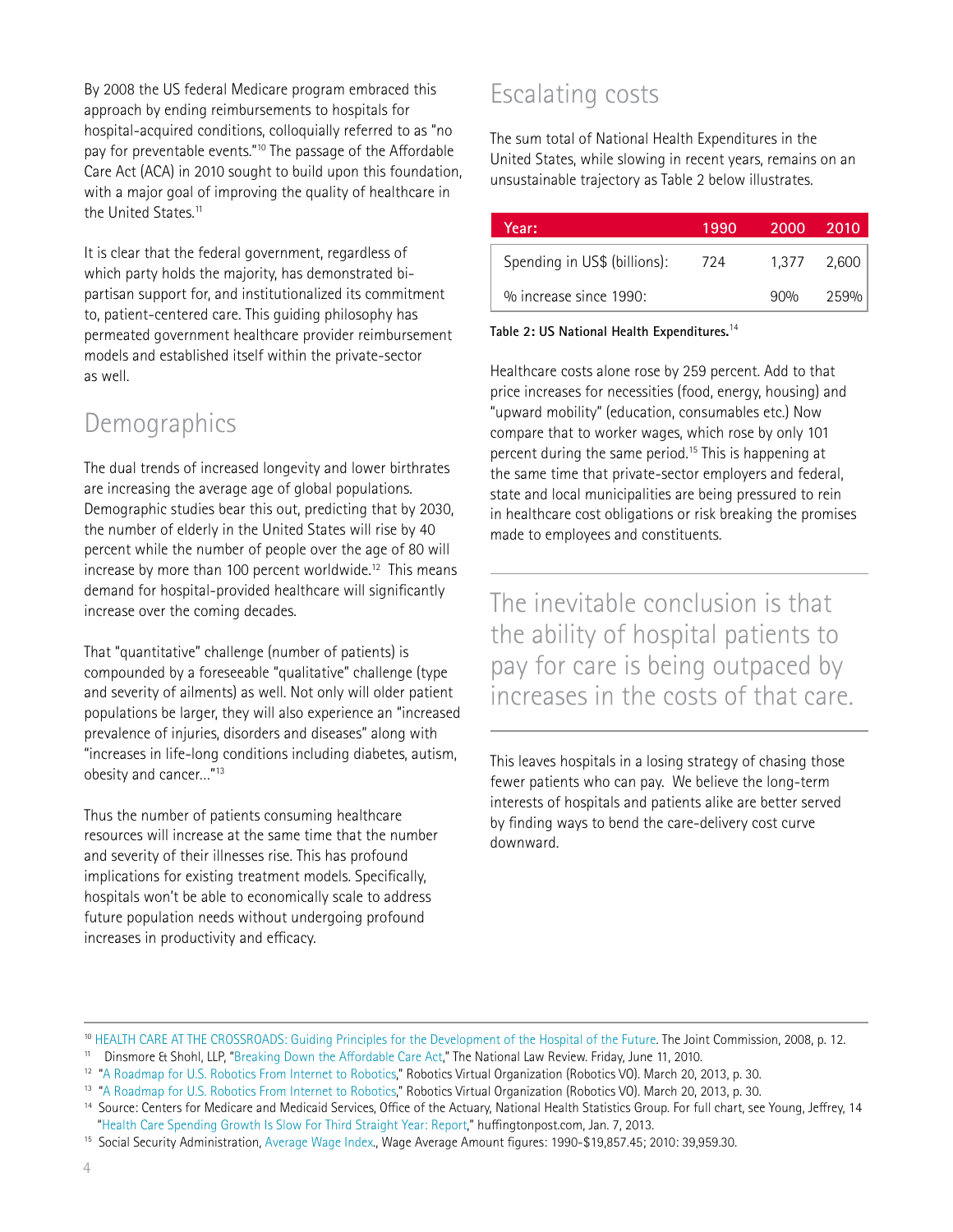### <span id="page-6-0"></span>Projected labor shortages

Current trends suggest that the usual strategy to meet increased demand for healthcare services—adding more caregivers—may not be viable in the future. A review of recent studies projects long-term shortages of US physicians and nurses totaling 155,000 and 500,000 respectively, by the year 2025.16

While these figures concern hospital administrators, the current economic climate has had the opposite effect. In an effort to realign expenses with lower insurance reimbursements and fewer in-patient visits, hospital administrators have had to lay off thousands of employees.<sup>17</sup>

Unfortunately, caregiver shortages have negative consequences. On this subject, there is "**a robust research literature documenting an association between more favorable nurse staffing and a range of patient outcomes** including mortality, adverse events and satisfaction with care."18

The research includes, but is not limited to:

- Aiken LH, et al. "The effects of nurse staffing and nurse education on patient deaths in hospitals with different nurse work environment." Med Care 2012;49:1047–53.
- Aiken, LH, et al. "Patient safety, satisfaction, and quality of hospital care: cross-sectional surveys of nurses and patients in 12 countries in Europe and the United States." BMJ 2012;344:e1717.
- Kane RL, et al. "The association of registered nurse staffing levels and patient outcomes. Systematic review and meta-analysis." Med Care 2007;45:1195–204.
- Needleman, J. et al. "Nurse staffing and inpatient hospital mortality." N Engl J Med 2011;364:1037–45.

Beyond poorer patient outcomes, shrinking nursing staffs have been linked to "missed care," defined as the omission of nursing care activities due to time pressures. In one study, "The most common activities identified as missed were: comfort/talking with patients (66%), educating patients (52%) and developing or updating nurse care plans (47%)."19

What's relevant here is that each of these activities may be directly related to patient-centered care "outputs" (including patient satisfaction surveys) and consequently, to reimbursements.

From these findings, we conclude that there is no substitute for the presence of qualified doctors and nurses at patients' bedsides. However, that puts hospital administrators in a vise—being squeezed between projected caregiver shortages on one side, and needing, for now, to cut caregivers to remain profitable on the other.

Our experience has shown that solving this dilemma is possible. **It is possible for hospitals to increase both the number of labor hours current caregivers spend with patients and liberate budget dollars to hire more of them.** The hospital of the future does both of these things and more. How it does this is the subject of Parts II and III.

<sup>&</sup>lt;sup>16</sup> Zywia, Walt, "U.S. Healthcare Workforce Shortages: Caregivers," Computer Sciences Corporation, Healthcare Group, May 2013.

<sup>17</sup> Davidson, Paul and Hansen, Barbara, "[A job engine sputters as hospitals cut staff](http://www.usatoday.com/story/money/business/2013/10/13/hospital-job-cuts/2947929/)," USA Today, October 13, 2013.

<sup>&</sup>lt;sup>18</sup> Tubbs-Cooley, Heather, L., et al, "An observational study of nurse staffing ratios and hospital readmission among children admitted for common conditions," BMJ Qual Saf 2013;22:735-742, May 7, 2013.

<sup>&</sup>lt;sup>19</sup> Ball, Jane E, et al, "[Care left undone' during nursing shifts: associations with workload and perceived quality of care](http://qualitysafety.bmj.com/content/22/9/735.full?sid=d63a79be-850c-43ed-9997-8a6667836a4a)," BMJ Quality & Safety Online, first, published on 29 July 2013, p. 4.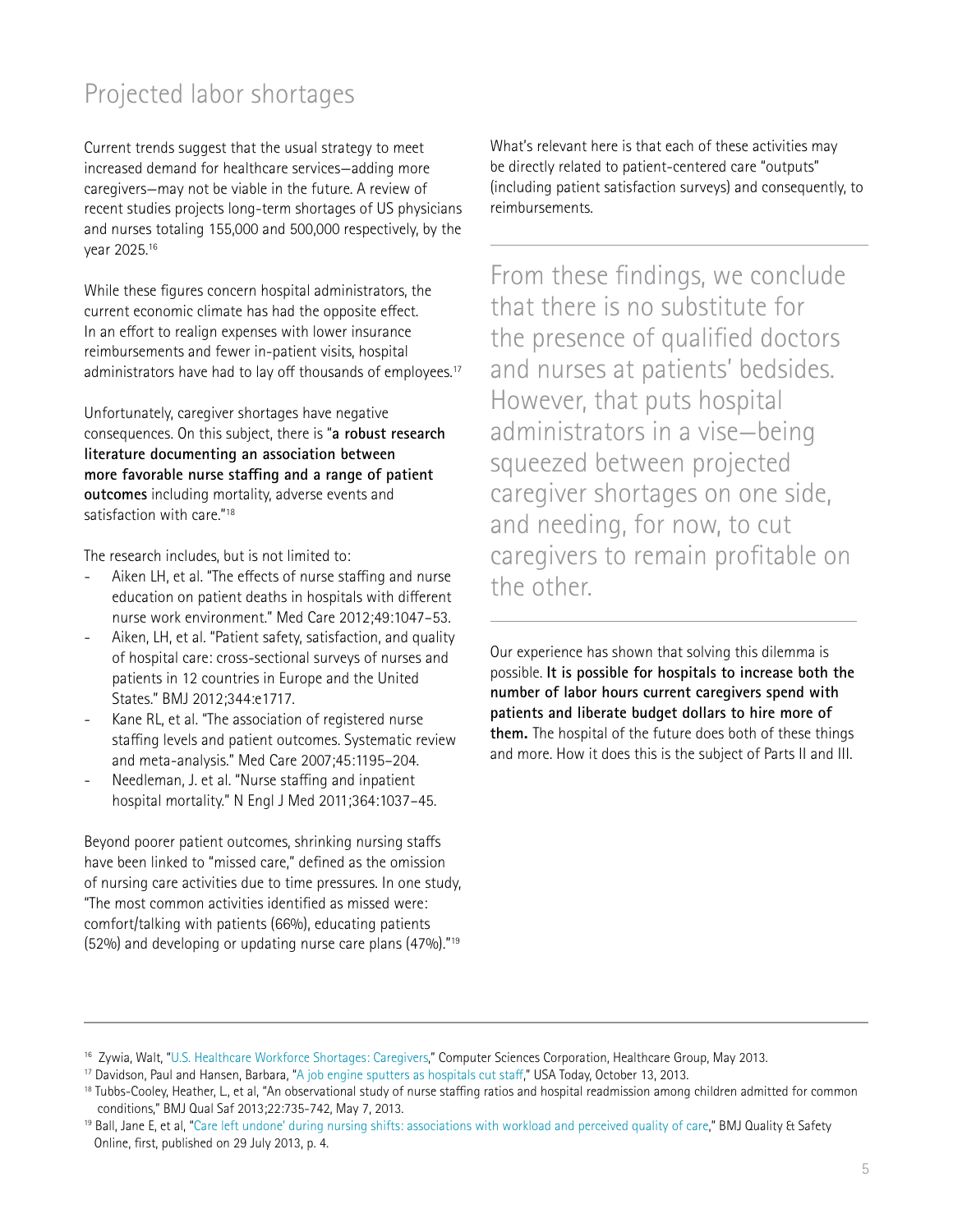## <span id="page-7-0"></span>Part II: Critical Implications for the Hospital of the Future

PROCESS OF CARE

NO-HANDS

HANDS ON

O R M A T

I

 $\mathbf{a}$ 

 $\Omega$ 

The consequences of the aforementioned industry drivers are twofold.

- 1. In order to establish consistent reimbursements, plus acquire and retain paying patients in a competitive marketplace, hospitals must realign their operations to embrace patient-centric care.
- 2. Secondly, in order to remain profitable, and affordable to patient populations, hospitals must dramatically improve their operational efficiencies and employee productivity.

We advocate the use of three core strategies to achieve these ends. They are:

- Apply more caregiver labor hours at the patient's point of care
- Revise processes to lower costs while improving care
- Leverage automation solutions

### Apply more caregiver labor hours to serving patients

Figure 2 details our view of what patient-centered care looks like in the hospital of the future.

The patient experience is at the center of hospital activities, with caregivers focused on the effective delivery of diagnosis and treatment services. To ensure the best patient outcomes, hospitals optimize the process of care – direct care workflows and the processes that underpin them.

Note that the patient experience is tied also to the handson experience that patients have with doctors, nurses and everyone else they come into contact with. Second only to treatment, the hands-on nature of care plays a major role in determining patient satisfaction scores, which, in part, will affect reimbursements. The functions that hospital pharmacies, labs, central supply, the laundry and food service play are also vital. But patients don't always see the personnel that deliver these services. Consequently, they are unlikely to consider them in their evaluation of their hospital experience. SUPPORT SERVICES

> Given the importance of the handson experience, flourishing hospitals of the future will focus more caregiver labor hours to handson, point-of-care activities. That presents a conflict, as we've already established that hospital headcounts are likely to remain flat, at best. One solution is to reduce or eliminate caregiver hours currently being applied to lower-value tasks and reassign them to higher-value, hands-on activities. Our experience shows that the implementation and use of automated solutions is essential to accomplishing this objective.

#### **Figure 2: Patient-centered care in the hospital of the future.**

<sup>&</sup>lt;sup>20</sup> Eliades, George, et al, ["Healthcare 2020](http://www.bain.com/Images/BAIN_BRIEF_Healthcare_2020.pdf)," Bain and Company, June 15, 2012, p. 5.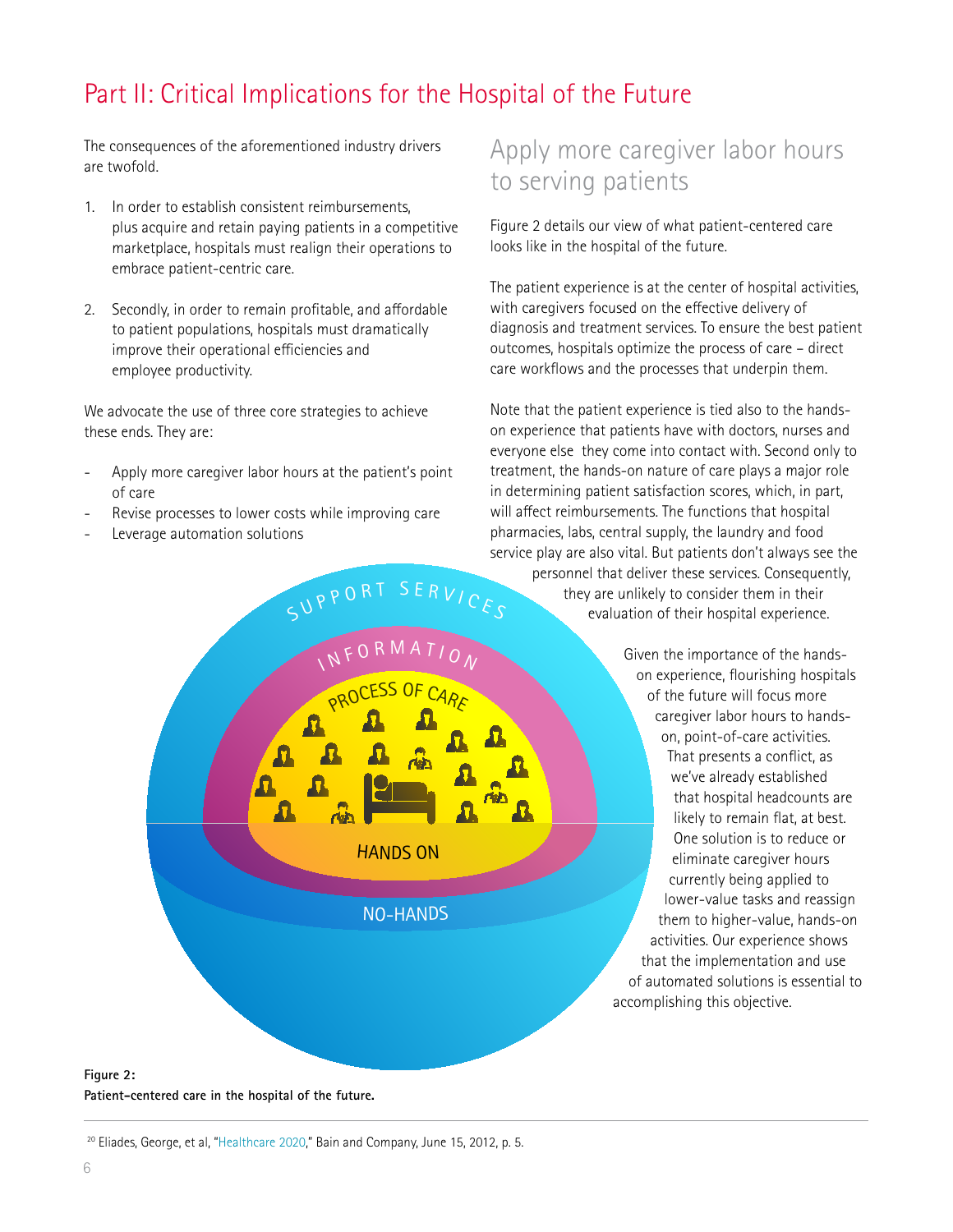### Improve processes to lower costs and improve care

The delivery of hands-on care is based upon established workflows. Hospital administrators, patients and caregivers alike have a vested interest in the adoption and application of best practices. The hospital of the future leverages peer-reviewed clinical studies, along with the collective experience of caregivers, hospitals and consultants to do just that. In fact, this is an ongoing trend in medicine. Some analysts refer to the "professionalization of medical care processes"20 as "protocolization" because providers are "accepting and using more standardized protocols and guidelines for treating their patients."

Workflows, along with the processes that underpin them, are the means by which protocols are implemented. This offers hospital administrators an opportunity to both lower their operating costs and improve the care they deliver. By making workflow improvements—ones that deliver the same or better results while utilizing fewer or more efficient steps—you can reap significant savings. Even relatively "small" savings, multiplied by the thousands of times each workflow is executed, add up to noteworthy savings.

This is easier said than done, given the complex nature of hospital environments today. The analysis and revision of existing protocols in an economical way that avoids unintended consequences—is an exercise that requires knowledge and experience. Consequently, we strongly recommend that hospital administrators seek the expertise of skilled healthcare industry consultants who meet three primary criterion. These are:

1. **People skilled in the application of solutions that collect, analyze and use actionable data.** By gaining granular visibility into your operations, you'll be able to make decisions that positively impact your performance.

As a result you can identify low value-add activities, like the movement of materials to and fro by nurses, and apply less-in-demand resources to perform those tasks. Alternatively, you can replace time-consuming, manual processes with effective and cost-efficient automated solutions.

- 2. **People who understand workflows and their foundational processes as applied to hospitals.**  When revising healthcare protocols, details matter. Only consultants with a deep understanding of how your systems work, along with an exhaustive track record of successful process improvement for other hospitals can deliver the results that you seek.
- 3. **People who understand how to measure and achieve patient-centered success metrics.**  By partnering with experts who share your vision of the hospital of the future, you position your hospital to meet patient-centric standards and therefore, to be known in your community as a leading provider.

<sup>&</sup>lt;sup>20</sup> Eliades, George, et al, ["Healthcare 2020](http://www.bain.com/Images/BAIN_BRIEF_Healthcare_2020.pdf)," Bain and Company, June 15, 2012, p. 5.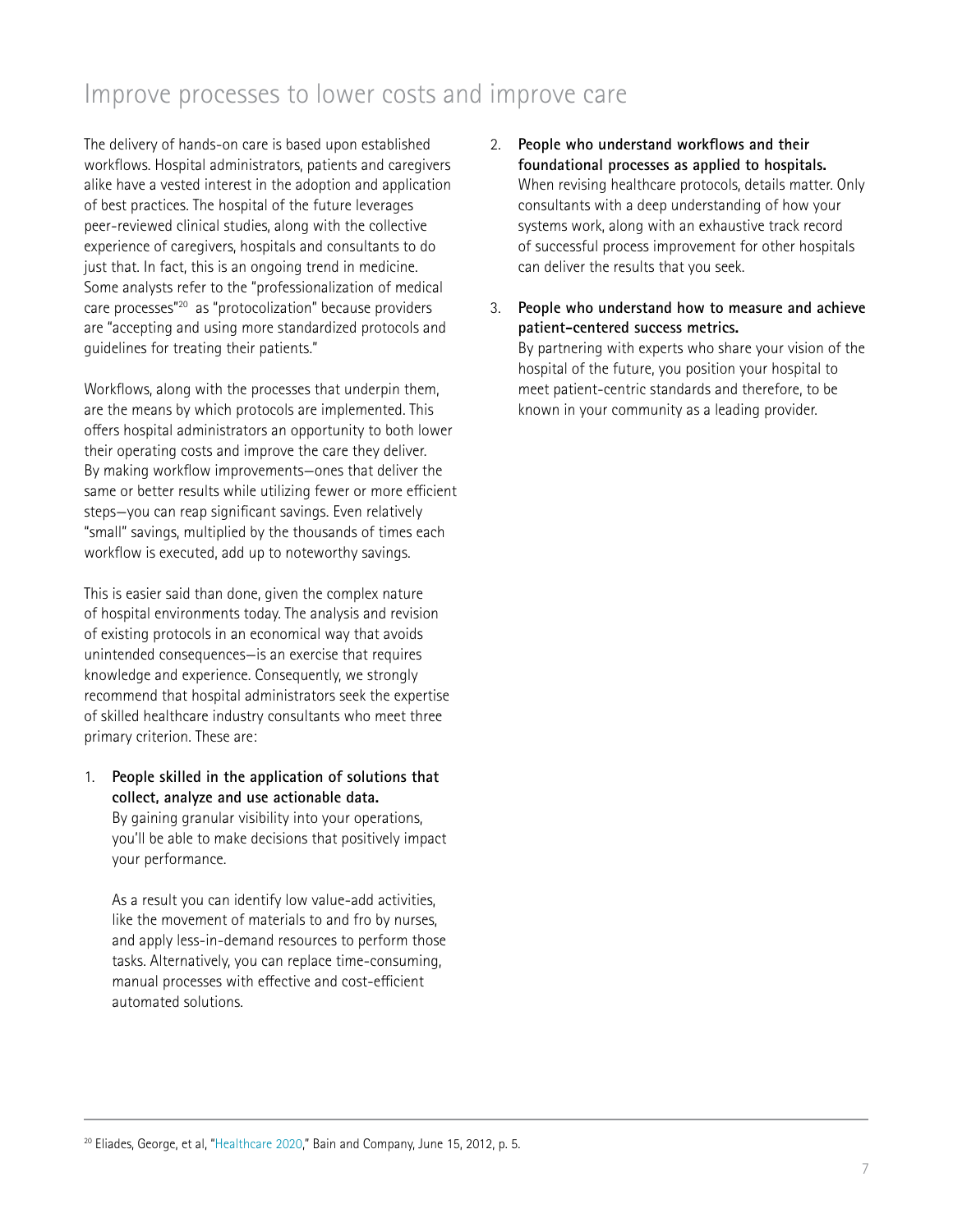### Leverage automation to lower costs and improve care

We believe that the implementation of automated solutions in general, and automated material transport solutions in particular is a foundational design element of all hospitals of the future. We base this assertion on the tremendous success and growth we're already witnessing in this area as leading hospitals prepare themselves today for the patients of tomorrow.

Transparency Market Research projects that the pharmacy automation systems submarket alone will reach \$7.8 billion by 2018, from its total of 4.7 billion worldwide in 2011.<sup>21</sup> Total automated material transport sales in the same year were \$15.5 billion, 18 percent higher than the year before.

This sales growth is a leading indicator of the strategic attention that hospital administrators are paying to their supply chain operations. Consider the observation by Modern Materials Handling Executive Editor Bob Trebilcock:



Increasingly, organizations that never thought of themselves as supply chain organizations are looking to best practices in materials handling equipment and technologies to improve operations that aren't necessarily industrial. When they do, they are reducing their labor costs while improving accuracy and turnaround times." $^{\rm n2}$ 

Hospitals are further optimizing the efficiency of their supply chain by centralizing core functions such as the pharmacy, lab, meals, etc., at a single site and leveraging an automated material transport strategy for the internal transportation of payloads.<sup>23</sup>

This data underscores the current macro movement towards automated material transport solutions in hospital environments. In Part III, we consider the questions, "Why should I consider automating material transport?" and "What are the specific benefits my hospital can gain?"

<sup>&</sup>lt;sup>21</sup>"[Report Predicts Growth in Pharmacy Automation Market,](http://www.pharmacytimes.com/publications/issue/2013/April2013/Report-Predicts-Growth-in-Pharmacy-Automation-Market)" Pharmacy Times, Thursday, April 18, 2013.

<sup>&</sup>lt;sup>22</sup> Trebilcock, Bob, Executive Editor "[Automated materials handling and data collection systems are transforming the health care supply chain.](http://mmh.com/images/site/MMH1204_BPPharma_HealthCare.pdf)" Modern Materials Handling. April 1, 2012, p. 38.

<sup>&</sup>lt;sup>23</sup> See for example, Kreysa, Ulrike, et al, "[GS1 Healthcare Reference Book 2011/2012: Transforming the Healthcare Supply Chain,](http://www.ahrmm.org/ahrmm/ext/standards/files/GS1_Healthcare_Reference_Book_2011_2012.pdf)" GS1.org, May, 2011, p. 27.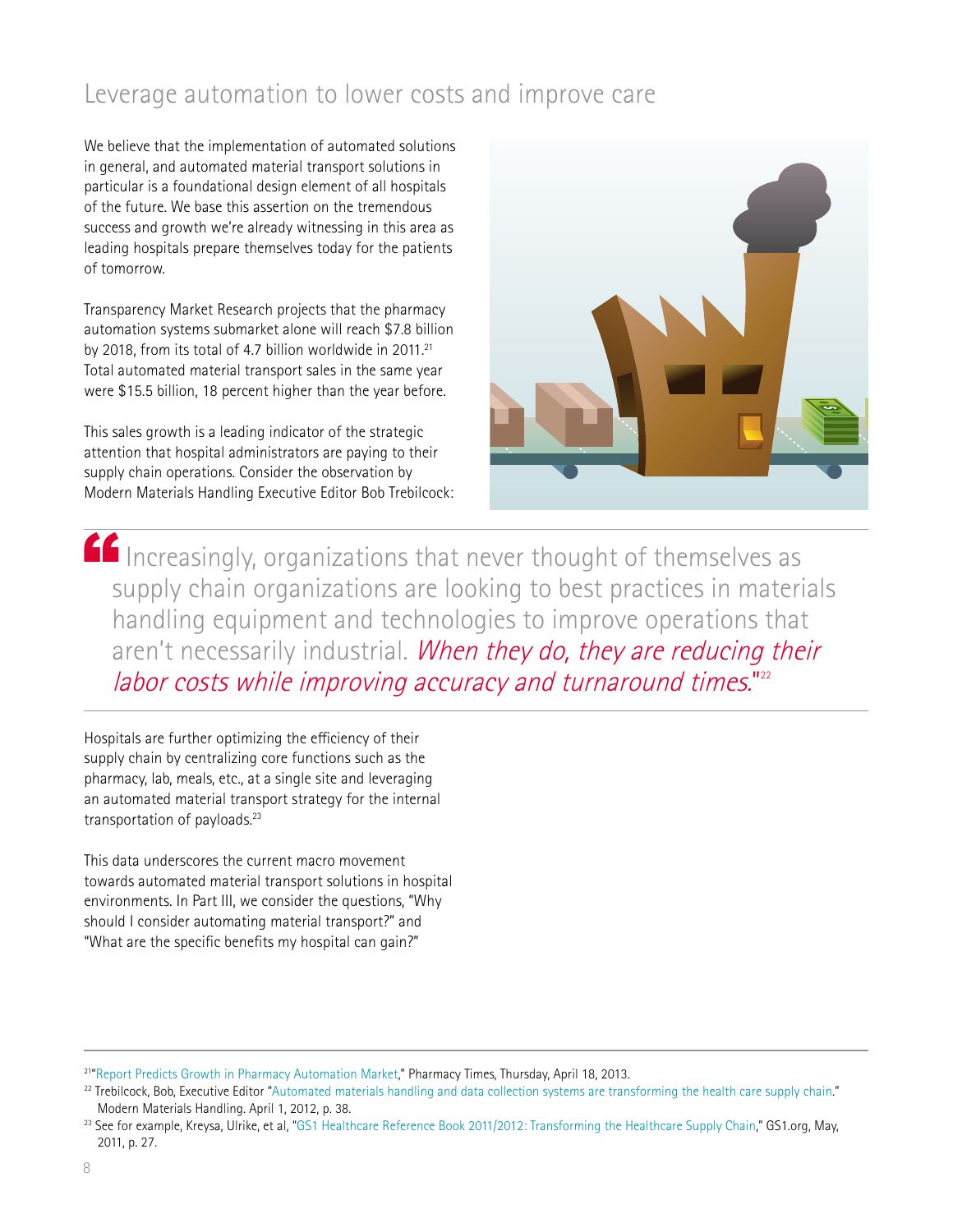### <span id="page-10-0"></span>Part III: Leveraging Automated Material Transport to Improve Patient-Centered Care

Much of the transport of materials throughout hospitals is highly repetitive and predictable. So repetitive in fact, that the number of transport payloads moving pharmaceuticals, lab specimens, blood, clean linens, hot meals or removing waste add up to tens of thousands annually.

At the operational level, material transport automation can be categorized according to payload weight ranges, as different technologies address different needs (see Table 3). Moreover, the weight ranges are generally associated with the transport's primary purpose.

For example, the bulk of patient-specific payloads—including pharmaceuticals, lab specimens and IV bags—may be sent via "light" transportation systems.

In many hospitals, these tasks are performed by hand, consuming precious pharmacy and nursing labor hours that are already in short supply.

| <b>PAYLOAD</b>            | PRIMARY TRANSPORT APPLICATIONS                                                                                                       |
|---------------------------|--------------------------------------------------------------------------------------------------------------------------------------|
| Light<br>(up to 25 lbs)   | - Pharmaceuticals<br>- Lab specimens<br>- Small supply items<br>- Patient and administrative paperwork                               |
| Medium<br>$(26-60)$ lbs)  | - Medical records<br>- Central supply items<br>- X-ray film<br>- Intra-lab transport of specimens<br>- Bulk Pharmaceuticals          |
| Heavy<br>$(61 - 800$ lbs) | - Hot meals and empty trays<br>- Clean and soiled laundry<br>- Bulk central supplies<br>- Surgical supplies<br>- Bio-hazardous waste |

**Table 3: Hospital material payloads by weight.**

Thus, automated material transport solutions that combine software applications with robotics offer a viable, efficient, cost-effective, safe and predictable alternative to manual delivery processes. Specifically how these benefits are achieved is detailed in the next section.

### Significantly improves the delivery of your patient-centered care

One of the strongest advantages of automated material transport solutions is that they help managers optimize the use of caregiver hours. In practice, automation shifts labor hours that caregivers currently devote to menial tasks towards hands-on, high-value activities. Automated transport solutions also foster better clinical outcomes. Best of all, these solutions do their jobs while enhancing the safety and consistency of diagnosis and treatment activities.

#### **Reassign labor hours to high-value, hands-on, point-ofcare activities**

In a study by the US Agency for Healthcare Research and Quality (USAHRQ,) an automated material transport solution was evaluated for its effectiveness in delivering light, pharmaceutical payloads. Researchers found that, **"The system freed up 6,123 hours for nurses [annually] by reducing time spent tracking or retrieving medications."24** In turn, the recaptured labor hours:

- Allow nurses to dedicate more time to hands-on activities:
	- Improve clinical outcomes (e.g., see Projected labor  [shortage](#page-6-0) and the literature discussion about mortality rates)
	- Increase patient satisfaction
- Combat projected labor shortages: in the hospital example above, the nursing staff can collectively do three FTE's more work without hiring any additional caregivers

<sup>24</sup> ["Hospital Pharmacist Staff Use Robotic Medication Transport System To Reduce Delivery Time and Costs, Enhance Nurse Efficiency and](http://www.innovations.ahrq.gov/content.aspx?id=3788)   [Satisfaction](http://www.innovations.ahrq.gov/content.aspx?id=3788)," U.S. Agency for Healthcare Research and Quality. October 09, 2013.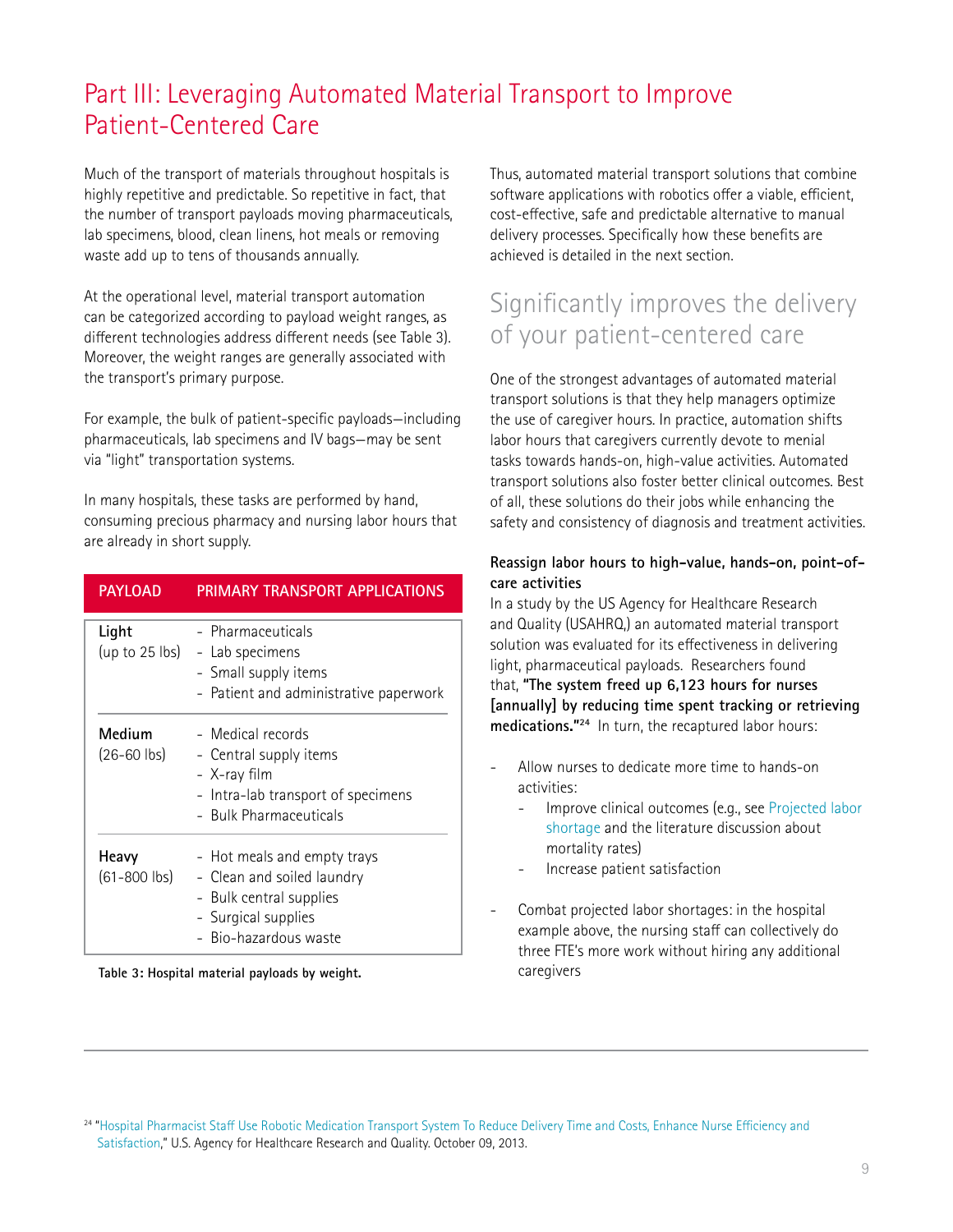#### **Improve the delivery of care to promote better clinical outcomes**

The implementation of automated material transport solutions has a number of direct and indirect benefits which all improve the care hospitals deliver.

#### - **Process improvements**

Deploying an automated material transport solution triggers the evaluation and optimization of hospital processes. Workflows are scrutinized to reduce the number of steps necessary to complete material transport operations, or to leverage technologies that render steps transparent to users.

#### Faster support-service turnaround times for the lab, **pharmacy, ED, etc.**

Timely delivery of payloads inspires provider teams to keep things moving along lest they become the "slow" link in the chain of care. Moreover, the shortening of turnaround times instills a meaningful sense of professional pride.

#### - **More stringent traceability of payloads**

The incorporation of radio-frequency identification (RFID) and barcode technologies into automated material transport solutions enables the automated tracking of payloads. In turn, chain-of-custody may be established to a granular level allowing caregivers and administrators to track down payloads in real time; and to account for who got what, when and where, after the fact. Tracing payloads and generating automated alerts upon their arrival or misdirection yields a number of benefits:

- Prevents "lost" payloads
- Supports immediate processing of payloads, through software that interfaces with hospital systems and issues preconfigured event notifications and alerts
- Lowers the incidence of diverted or stolen narcotics
- Automatically supports the delivery of the right payload to the right place at the right time to the right person

**In** In today's hospital environment, automating material handling makes economic sense—improving workflows and providing just-in-time deliveries of both critical and routine supplies; while reducing injuries, damage to facilities and the demand for manual cart movement, thereby addressing critical manpower shortages." E<sup>e</sup>

#### [Jeff Barber,](http://www.prweb.com/releases/2013/5/prweb10661451.htm)  [Swisslog Automated Material Handling](http://www.prweb.com/releases/2013/5/prweb10661451.htm)

[Product Manager](http://www.prweb.com/releases/2013/5/prweb10661451.htm)

#### - **Faster payload delivery times**

Automated material transport solutions markedly speed the delivery of pharmaceuticals, lab specimens and blood units, among other payloads. The USAHRQ study found that automation cut the time to deliver medications by 59 percent, from 74 minutes to 30 minutes.25 The reliability of transports (payloads arrive as promised) increased by 23 percent while the predictability of the deliveries (how often payloads arrived in the promised time period) increased by 50 percent.26

#### **Increases the safety of patients and employees**

The use of automated material transport solutions promotes the safety of both patients and employees.

- Reduces human "touches" of pharmaceuticals, lab samples, meals and other consumables to lower the risk of error, loss or contamination
- Payload delivery routes may be "segregated" to lower or eliminate the possibility of cross-contamination; for example keeping pharmacy and lab routes separated
- Reduces the incidence of employee repetitive stress injuries related to lifting and hauling activities

<sup>25</sup> ["Hospital Pharmacist Staff Use Robotic Medication Transport System To Reduce Delivery Time and Costs, Enhance Nurse Efficiency and](http://www.innovations.ahrq.gov/content.aspx?id=3788)   [Satisfaction](http://www.innovations.ahrq.gov/content.aspx?id=3788)," U.S. Agency for Healthcare Research and Quality. October 09, 2013.

<sup>26</sup> ["Hospital Pharmacist Staff Use Robotic Medication Transport System To Reduce Delivery Time and Costs, Enhance Nurse Efficiency and](http://www.innovations.ahrq.gov/content.aspx?id=3788)   [Satisfaction](http://www.innovations.ahrq.gov/content.aspx?id=3788)," U.S. Agency for Healthcare Research and Quality. October 09, 2013.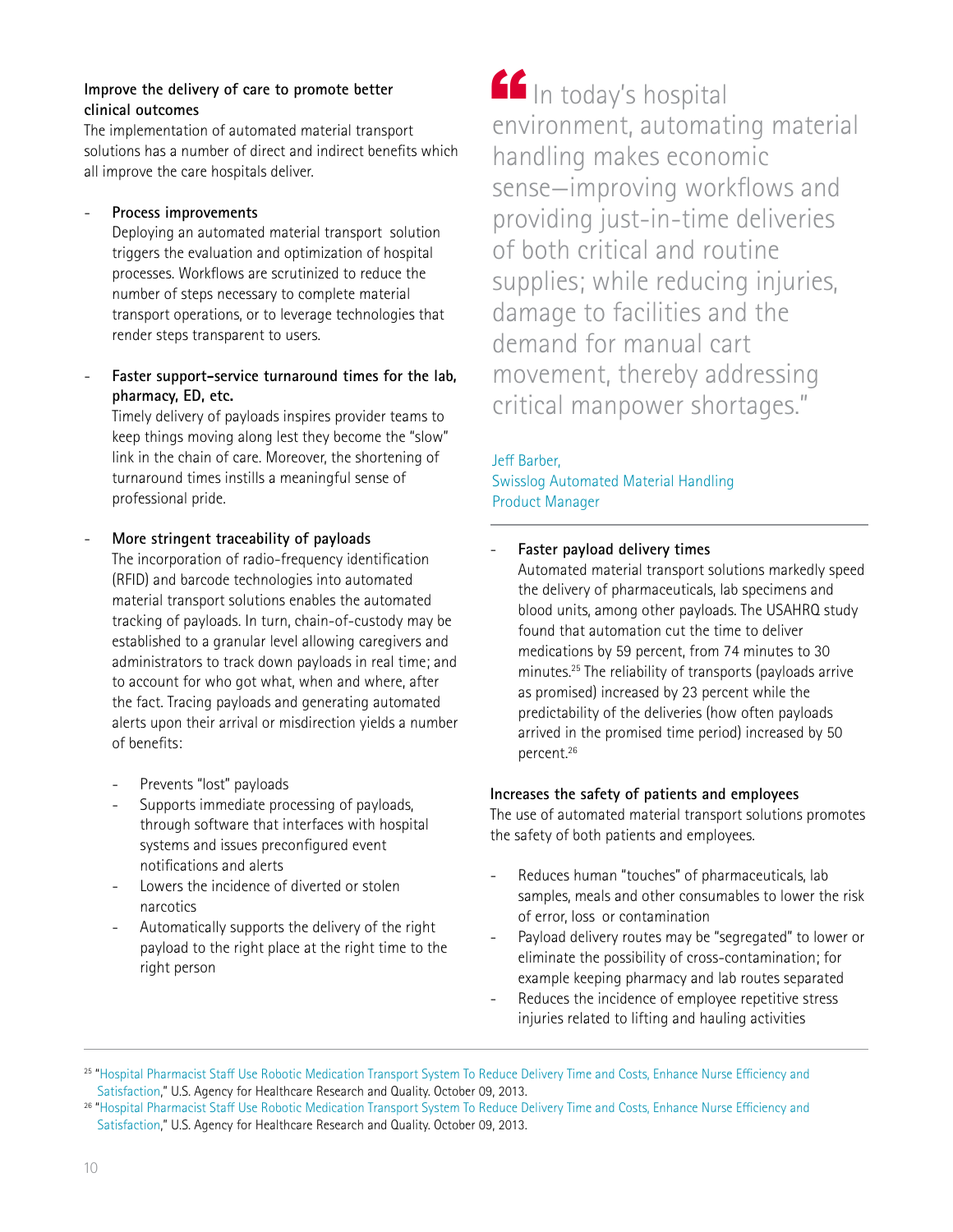### Lowers costs and dramatically improves your operational efficiency



At the operational level, automated material transport solutions give you two primary benefits. They lower costs and allow you to collect, analyze and develop business intelligence to make informed, operational decisions.

#### **Automated material transport significantly lowers unit-transport costs**

Research shows that automated material transport solutions yield significantly higher productivity than their human counterparts for repetitive delivery actions. For example, the USAHRQ study found that the participant hospital's automated transport solution "lowered delivery costs" by 129 percent versus the previous, hand-delivery method by a pharmacy technician.27

The study further noted that "the hospital has also experienced a decline in lost medications…"28 though no hard data was available at the time of writing.

Reasons why automated material transport solutions cut costs so dramatically include:

- Robots work 24 hours a day, 7 days per week
- Robots don't require benefits
- Robots automatically follow protocols and require no training
- Payload traceability significantly reduces labor hours spent, for example, tracking down/reordering/restocking "lost" medications
- While robots do require occasional maintenance and repairs, they don't incur costly injuries or facility damage
- The incremental cost to scale automated material handling to meet future demand is markedly lower than solutions that rely upon human resources

<sup>&</sup>lt;sup>27</sup> "Hospital Pharmacist Staff Use Robotic Medication Transport System To Reduce Delivery Time and Costs, Enhance Nurse Efficiency and  [Satisfaction,](http://www.innovations.ahrq.gov/content.aspx?id=3788)" U.S. Agency for Healthcare Research and Quality. October 09, 2013.

<sup>&</sup>lt;sup>28</sup> "Hospital Pharmacist Staff Use Robotic Medication Transport System To Reduce Delivery Time and Costs, Enhance Nurse Efficiency and  [Satisfaction,](http://www.innovations.ahrq.gov/content.aspx?id=3788)" U.S. Agency for Healthcare Research and Quality. October 09, 2013.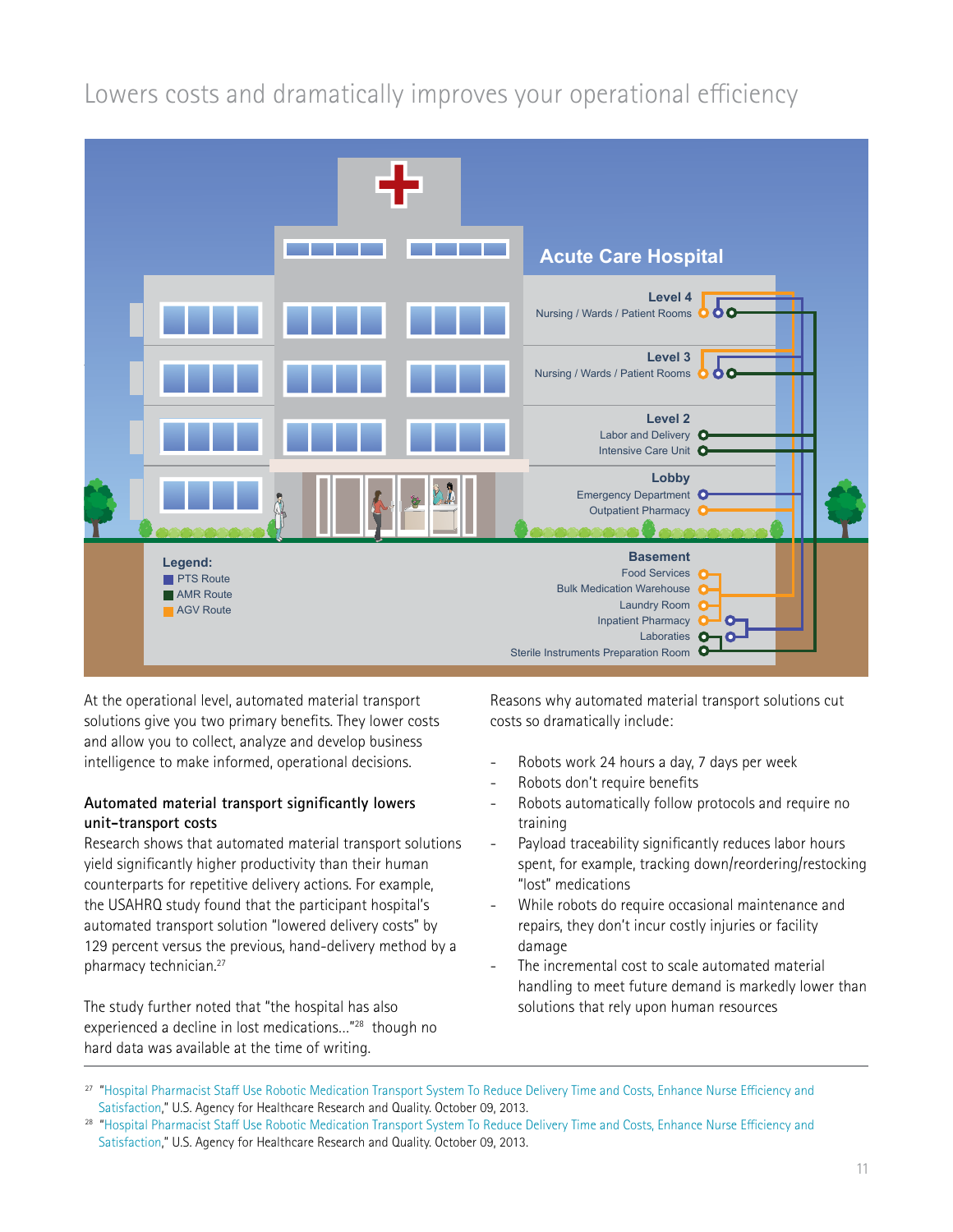#### **Automated material transport solutions deliver a lower total cost of ownership (TCO) than alternative humanhandling solutions**

Figure 3 below shows a typical TCO comparison between an automated solution and its human alternative. Note that the cost-differential increases over time.



**Figure 3: Comparing pneumatic tube system TCO to a manual solution over 15 years.** 

#### **Automated material transport software solutions capture intelligence to inform better decisions**

The use of system data to improve processes, personnel actions and bolster security to prevent narcotics leakage contributes to reducing hospital operating costs. Automated material transport solutions work in concert with software applications designed to support them. Not only do they collect and report diagnostics data, but they capture payload transport data. The key to these applications is that they give decision makers granular visibility into their material transport operations. That's made possible by the integration of RFID technologies and accompanying system sensors that can track payloads throughout the system. As a result, administrators can identify, formulate and implement viable changes to processes based on historical data.

Historical performance data also helps managers identify specific persons, for example, who may carelessly load containers whose payloads leak or break during transport. This allows them to coach the offending person to prevent such incidents in the future. Historical chain-of-custody data is also an invaluable aid to hospital security teams. For instance, they are a highly effective tool to combat the diversion or theft of narcotics.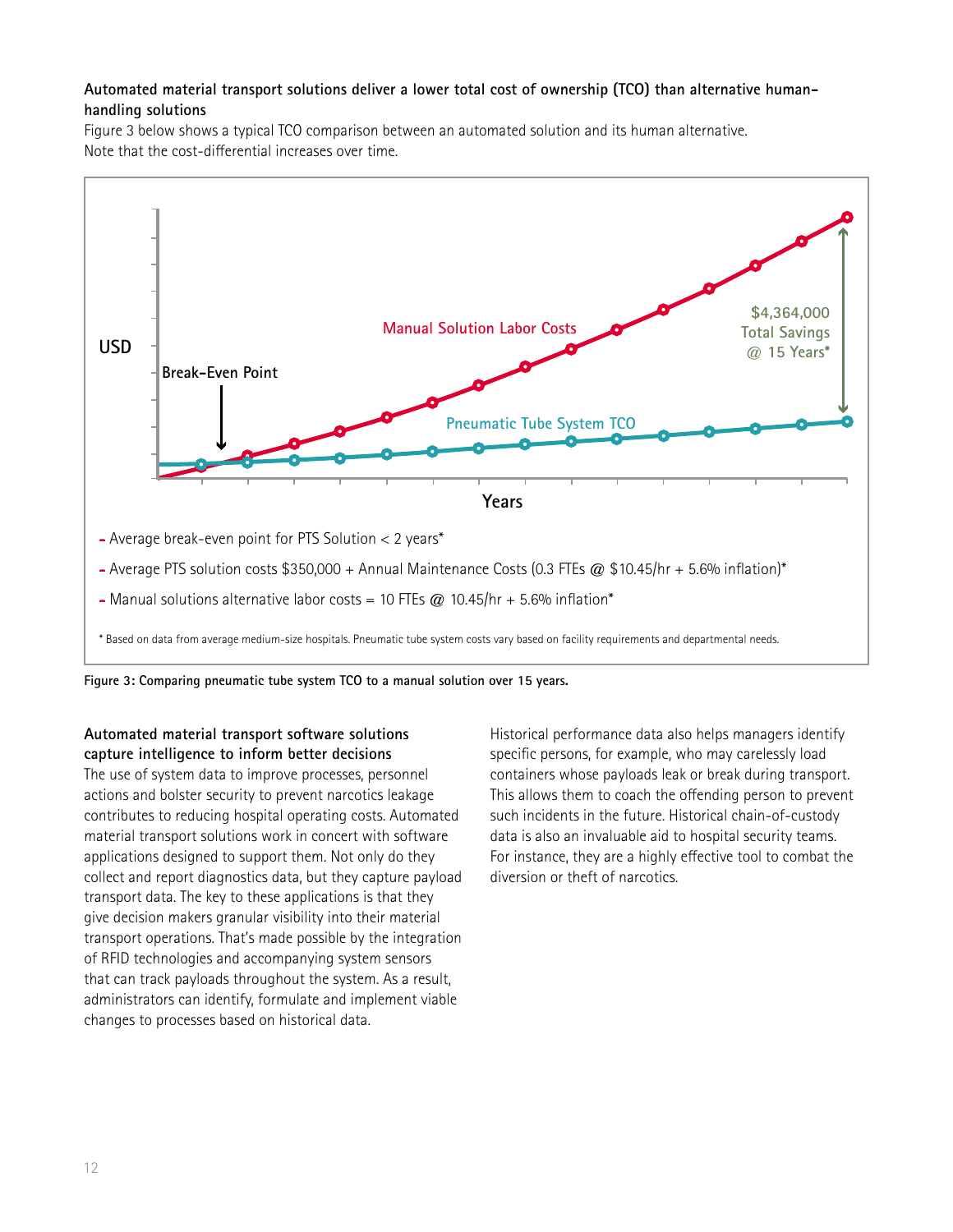### <span id="page-14-0"></span>Summary

Consumers, payers and government entities have all embraced the patient-centered care paradigm. Thus the shift in emphasis away from "inputs" and towards "outputs" is a permanent change. Successful hospitals of the future will adapt to this reality by realigning their care delivery models and operational infrastructures to meet the new standard.

That realignment is best served by the adoption of strategies that increase the labor hours caregivers devote to hands-on, patient-centric activities. In order to counter nearterm layoffs due to budget constraints, as well as long-term caregiver labor shortages, hospitals can leverage potent, automated material transport solutions.

O

Evidence shows that automated material transport solutions liberate caregiver labor hours so that they may be applied to higher-value handson care. Additionally, such solutions improve clinical outcomes, promote patient and employee safety, dramatically cut operational costs, and enable administrators to continuously improve operations via the cultivation of actionable business intelligence.

In short, automated material transport solutions optimize the use of people, processes and equipment to closely align the delivery of hospital care with patient-centric models and reimbursement schedules. By adopting and applying automation solutions in these ways, administrators are bridging the gap to become the hospitals of the future.